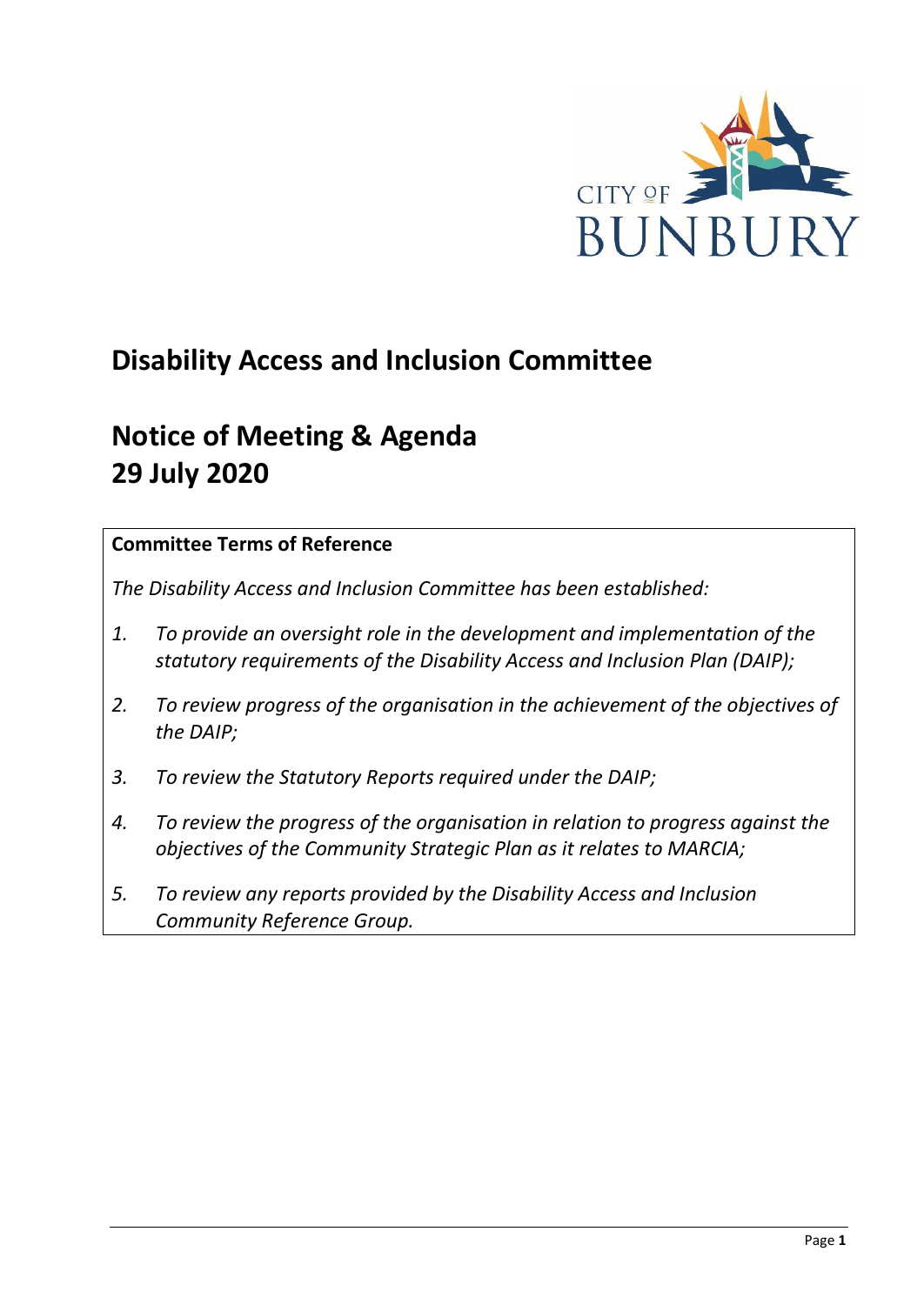#### **Table of Contents**

| ubie |  |
|------|--|
|      |  |
|      |  |

Item No

#### Page No

| 1. |      |                                                                     |  |
|----|------|---------------------------------------------------------------------|--|
| 2. |      |                                                                     |  |
| 3. |      |                                                                     |  |
| 4. |      |                                                                     |  |
|    | 4.1  |                                                                     |  |
|    | 4.2  |                                                                     |  |
| 5. |      |                                                                     |  |
| 6. |      |                                                                     |  |
| 7. |      |                                                                     |  |
| 8. |      |                                                                     |  |
|    | 8.1  |                                                                     |  |
|    | 8.2  |                                                                     |  |
|    | 8.3  |                                                                     |  |
| 9. |      |                                                                     |  |
|    |      |                                                                     |  |
|    |      |                                                                     |  |
|    |      |                                                                     |  |
|    |      |                                                                     |  |
|    | 10.3 |                                                                     |  |
|    |      |                                                                     |  |
|    |      |                                                                     |  |
|    |      |                                                                     |  |
|    |      | 12.1 Response to Previous Questions from Members taken on Notice 18 |  |
|    |      |                                                                     |  |
|    |      |                                                                     |  |
|    |      |                                                                     |  |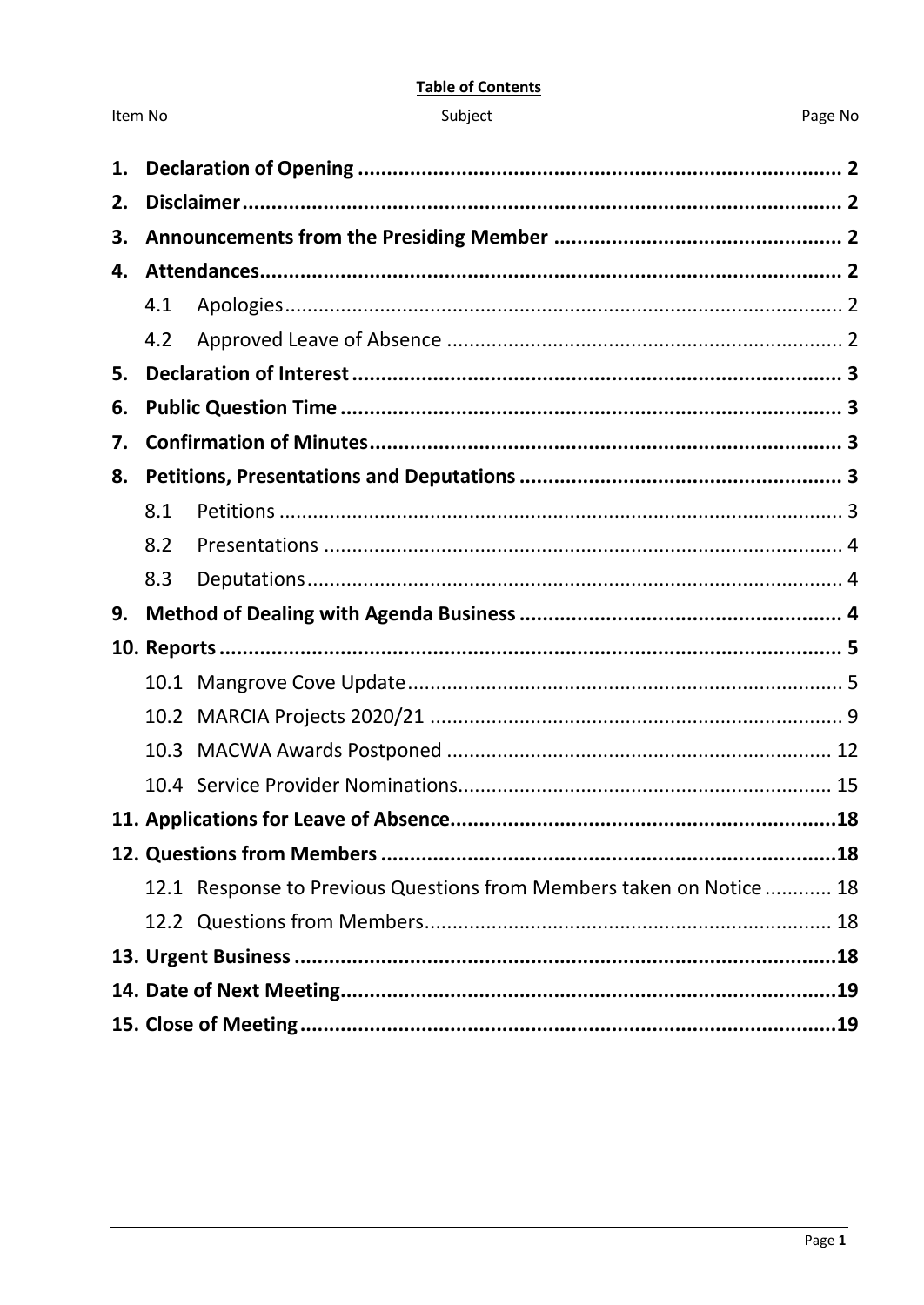# **Acknowledgement of Country**

\_\_\_\_\_\_\_\_\_\_\_\_\_\_\_\_\_\_\_\_\_\_\_\_\_\_\_\_\_\_\_\_\_\_\_\_\_\_\_\_\_\_\_\_\_\_\_\_\_\_\_\_\_\_\_\_\_\_\_\_\_\_\_\_\_\_\_\_\_\_\_\_\_\_\_\_\_\_\_\_\_\_\_\_\_\_\_\_\_\_\_\_\_\_\_

We acknowledge the Traditional Custodians of this land, the Wardandi Noongar people, and pay our respects to Elders past, present and future.

## **Vision**

Bunbury: welcoming and full of opportunities.

# **Organisational Values**

## #WEARECOB

| <b>WE ARE COMMUNITY</b> | We are one team<br>We keep each other safe<br>We display empathy and respect<br>We have fun and celebrate our successes<br>We work together to achieve great<br>outcomes                                                               |
|-------------------------|----------------------------------------------------------------------------------------------------------------------------------------------------------------------------------------------------------------------------------------|
| <b>WE ARE OPEN</b>      | We are open to opportunities<br>We actively listen and think things through<br>We are inclusive and treat everyone equally<br>We are honest and open in our<br>communications<br>We are open to feedback to improve our<br>performance |
| <b>WE ARE BRAVE</b>     | We lead the change, we own it<br>We trust and empower each other<br>We have the difficult conversations early<br>We hold ourselves to the highest standard<br>We have the courage to improve and<br>simplify                           |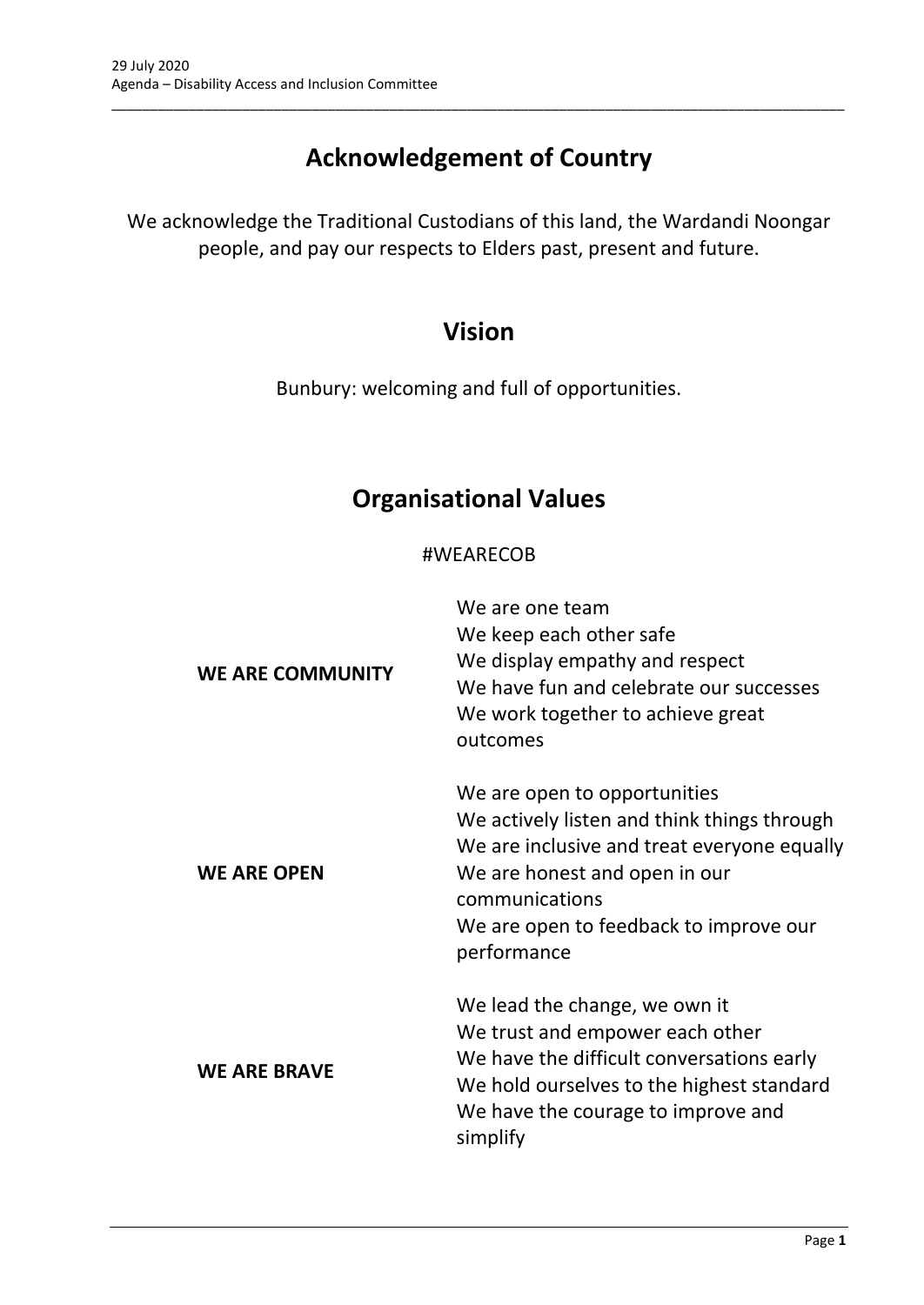

# **Disability Access and Inclusion Committee Notice of Meeting**

Dear Committee Members

The next Ordinary Meeting of the Disability Access and Inclusion Committee will be held in the *Ocean Room,* 2-4 Stephen Street, Bunbury, on 29 July 2020 at 4:00pm.

Signed: **Gary Barbour Director Sustainable Communities**

## **Agenda 29 July 2020**

Members of the public to note that recommendations made by this committee are not final and will be subject to adoption (or otherwise) at a future meeting of the Bunbury City Council.

*Committee Members:*

| <b>Member Name</b>       | <b>Representing</b>                                  |
|--------------------------|------------------------------------------------------|
| Cr Karen Turner          | <b>Councillor Representative</b>                     |
| <b>Cr Michelle Steck</b> | <b>Councillor Representative</b>                     |
| Vacant                   | <b>Community Service Organisation Representative</b> |
| <b>Mark Blowers</b>      | <b>Community Representative</b>                      |
| Melissa Portolan         | <b>Community Representative</b>                      |
| Jessica Te Ngaio         | <b>Community Representative</b>                      |
| Mal Osborne              | <b>Chief Executive Officer</b>                       |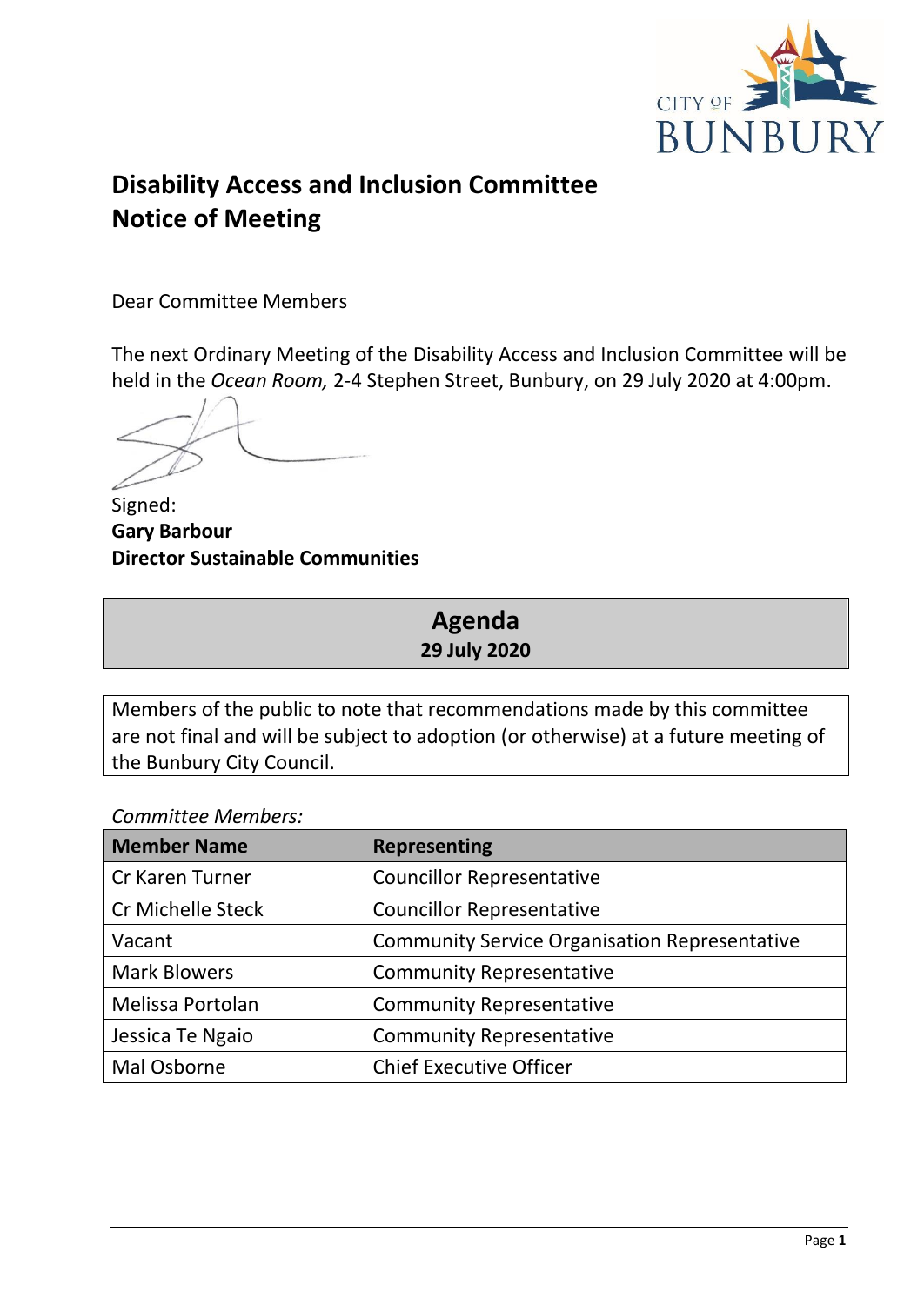*Support Staff:*

| <b>Name</b>          | <b>Title</b>                                  |
|----------------------|-----------------------------------------------|
| Ms Danika Wellington | <b>Community Partnerships Officer</b>         |
| Mrs Kerry Shaw       | Senior Community Partnerships Officer         |
| Mrs Sarah Upton      | <b>Manager Community Services</b>             |
| Ms Liz Allan         | <b>Executive Research and Project Officer</b> |

\_\_\_\_\_\_\_\_\_\_\_\_\_\_\_\_\_\_\_\_\_\_\_\_\_\_\_\_\_\_\_\_\_\_\_\_\_\_\_\_\_\_\_\_\_\_\_\_\_\_\_\_\_\_\_\_\_\_\_\_\_\_\_\_\_\_\_\_\_\_\_\_\_\_\_\_\_\_\_\_\_\_\_\_\_\_\_\_\_\_\_\_\_\_\_

## <span id="page-4-0"></span>**1. Declaration of Opening**

The Presiding Member declared the meeting open at \_\_\_\_\_\_\_\_\_\_\_\_\_pm.

## <span id="page-4-1"></span>**2. Disclaimer**

Not applicable to this committee.

## <span id="page-4-2"></span>**3. Announcements from the Presiding Member**

## <span id="page-4-3"></span>**4. Attendances**

## <span id="page-4-4"></span>**4.1 Apologies**

## <span id="page-4-5"></span>**4.2 Approved Leave of Absence**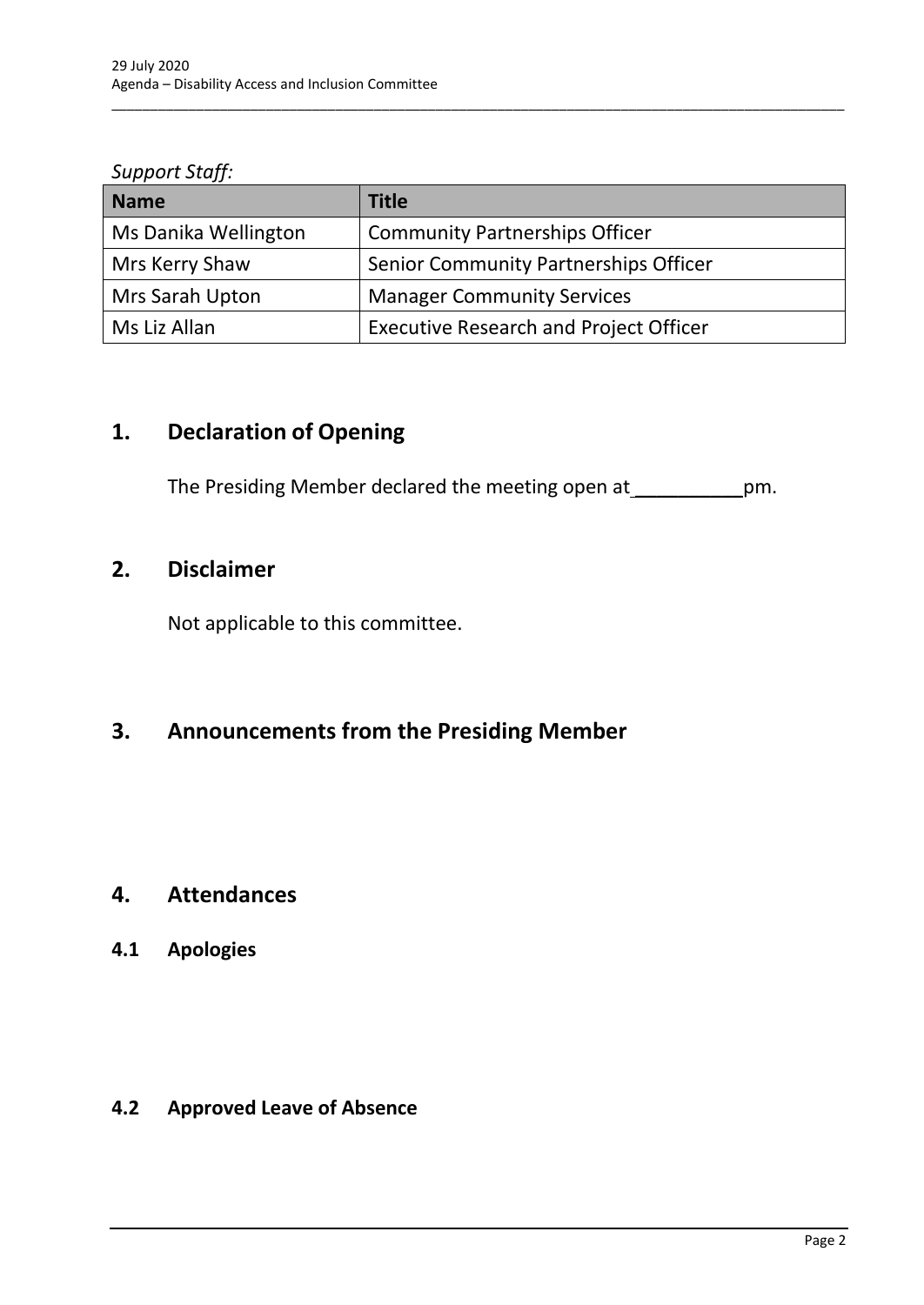## <span id="page-5-0"></span>**5. Declaration of Interest**

IMPORTANT: Committee members to complete a "Disclosure of Interest" form for each item on the agenda in which they wish to disclose a financial/proximity/impartiality interest. They should give the form to the Presiding Member before the meeting commences. After the meeting, the form is to be forwarded to the Administration Services Section for inclusion in the Corporate Financial Disclosures Register.

\_\_\_\_\_\_\_\_\_\_\_\_\_\_\_\_\_\_\_\_\_\_\_\_\_\_\_\_\_\_\_\_\_\_\_\_\_\_\_\_\_\_\_\_\_\_\_\_\_\_\_\_\_\_\_\_\_\_\_\_\_\_\_\_\_\_\_\_\_\_\_\_\_\_\_\_\_\_\_\_\_\_\_\_\_\_\_\_\_\_\_\_\_\_\_

## <span id="page-5-1"></span>**6. Public Question Time**

Not applicable to this committee.

## <span id="page-5-2"></span>**7. Confirmation of Minutes**

The Minutes of the meeting of the Disability Access and Inclusion Committee Meeting held 1 July 2020 had been circulated.

## **Recommendation**

That the Minutes of the Disability Access and Inclusion Committee Meeting held 1 July 2020 be confirmed as a true and correct record.

## <span id="page-5-3"></span>**8. Petitions, Presentations and Deputations**

<span id="page-5-4"></span>**8.1 Petitions**

Nil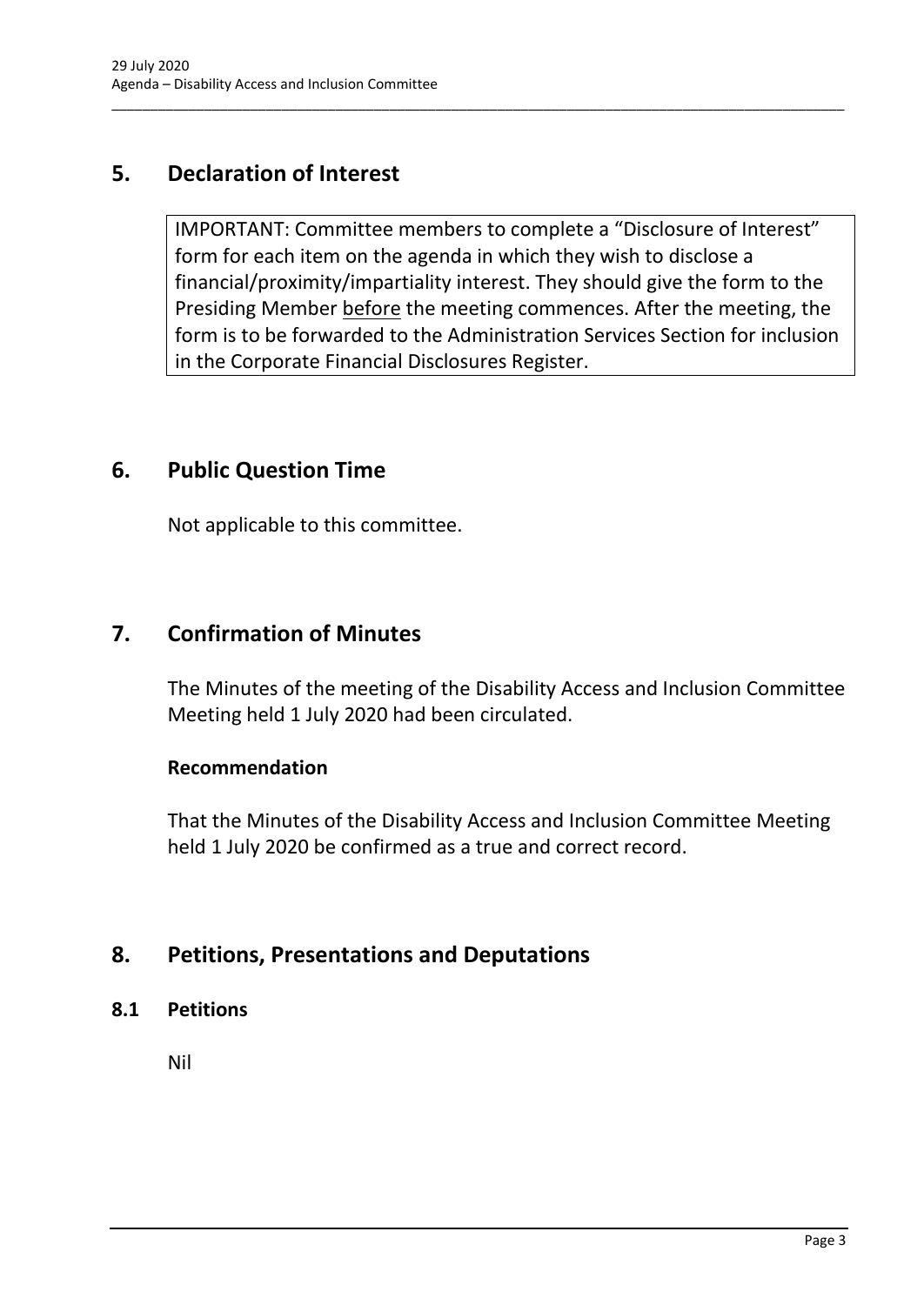#### <span id="page-6-0"></span>**8.2 Presentations**

#### <span id="page-6-1"></span>**8.3 Deputations**

# <span id="page-6-2"></span>**9. Method of Dealing with Agenda Business**

Items are dealt with in the order that they appear.

\_\_\_\_\_\_\_\_\_\_\_\_\_\_\_\_\_\_\_\_\_\_\_\_\_\_\_\_\_\_\_\_\_\_\_\_\_\_\_\_\_\_\_\_\_\_\_\_\_\_\_\_\_\_\_\_\_\_\_\_\_\_\_\_\_\_\_\_\_\_\_\_\_\_\_\_\_\_\_\_\_\_\_\_\_\_\_\_\_\_\_\_\_\_\_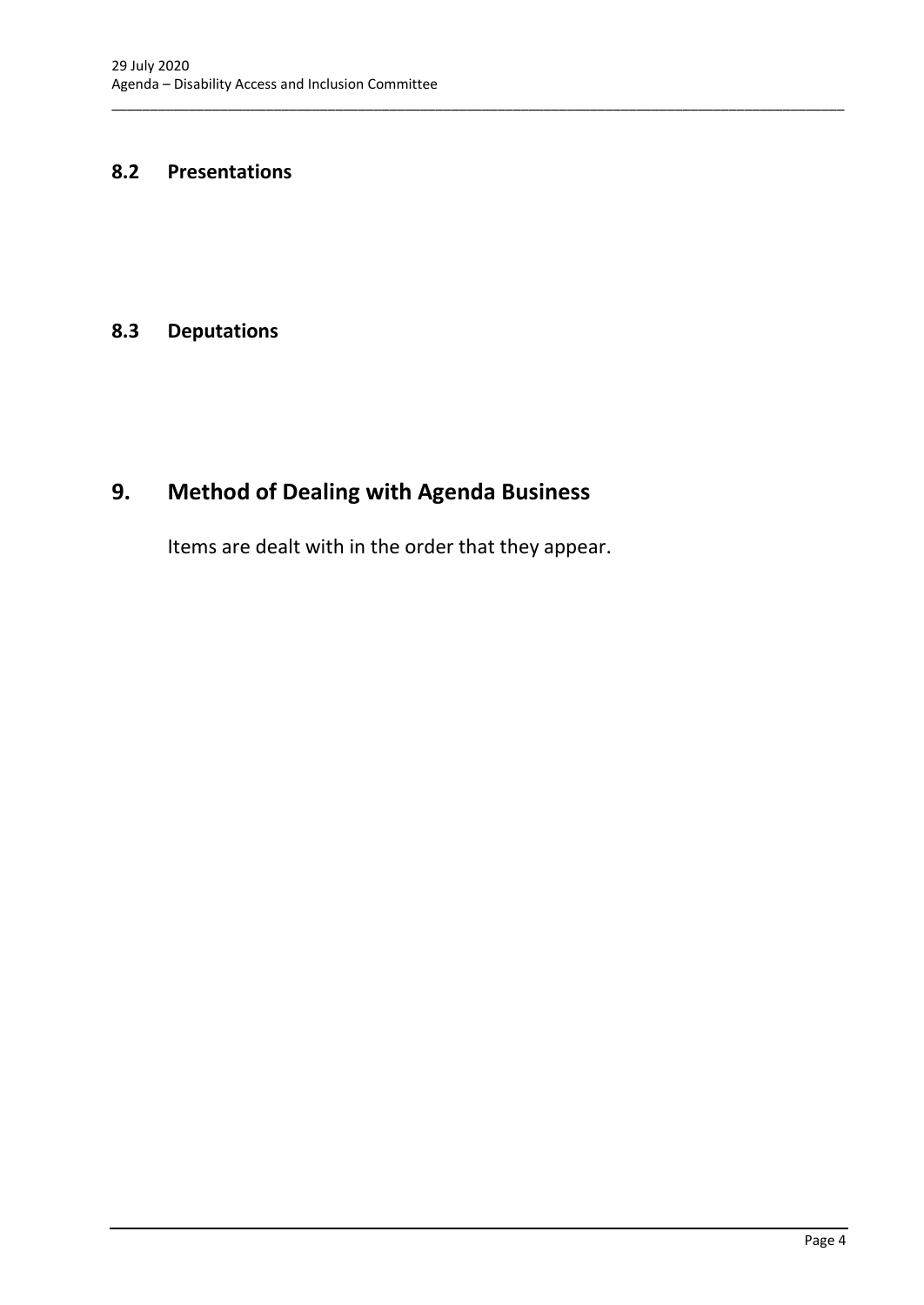## <span id="page-7-0"></span>**10. Reports**

#### <span id="page-7-1"></span>**10.1 Mangrove Cove Update**

| <b>Applicant/Proponent:</b> | Internal                                          |
|-----------------------------|---------------------------------------------------|
| <b>Responsible Officer:</b> | Danika Wellington, Community Partnerships Officer |
| <b>Responsible</b>          | Sarah Upton, Manager Community Services           |
| <b>Manager:</b>             |                                                   |
| <b>Executive:</b>           | Gary Barbour, Director Sustainable Communities    |
| <b>Authority/Discretion</b> | Advocacy<br>Review                                |
|                             | Executive/Strategic<br>Quasi-Judicial             |
|                             | Legislative<br>Information                        |
|                             | <b>Purposes</b>                                   |
| <b>Attachments:</b>         | Nil                                               |

\_\_\_\_\_\_\_\_\_\_\_\_\_\_\_\_\_\_\_\_\_\_\_\_\_\_\_\_\_\_\_\_\_\_\_\_\_\_\_\_\_\_\_\_\_\_\_\_\_\_\_\_\_\_\_\_\_\_\_\_\_\_\_\_\_\_\_\_\_\_\_\_\_\_\_\_\_\_\_\_\_\_\_\_\_\_\_\_\_\_\_\_\_\_\_

#### **Summary**

The City of Bunbury's Co-Design Access Panel (CoDAP) are actively working with the Department of Biodiversity, Conservation, and Attractions - Parks and Wildlife Service (DBCA) to co-design the development of Mangrove Cove public open space area. This report provides an update on the project.

#### **Executive Recommendation**

That the Disability Access and Inclusion Committee note the information presented in this report.

#### **Strategic Relevance**

| Theme 1:       | Our community and culture                                                                               |
|----------------|---------------------------------------------------------------------------------------------------------|
| Goal:          | A safe, healthy and cohesive community, with a rich<br>cultural life, and supportive social environment |
| Objective 1.5: | Establish Bunbury as the Most Accessible Regional City in<br>Australia by 2020                          |

#### **Regional Impact Statement**

Mangrove Cove is a Department of Biodiversity, Conservation, and Attractions - Parks and Wildlife Service owned site and presents an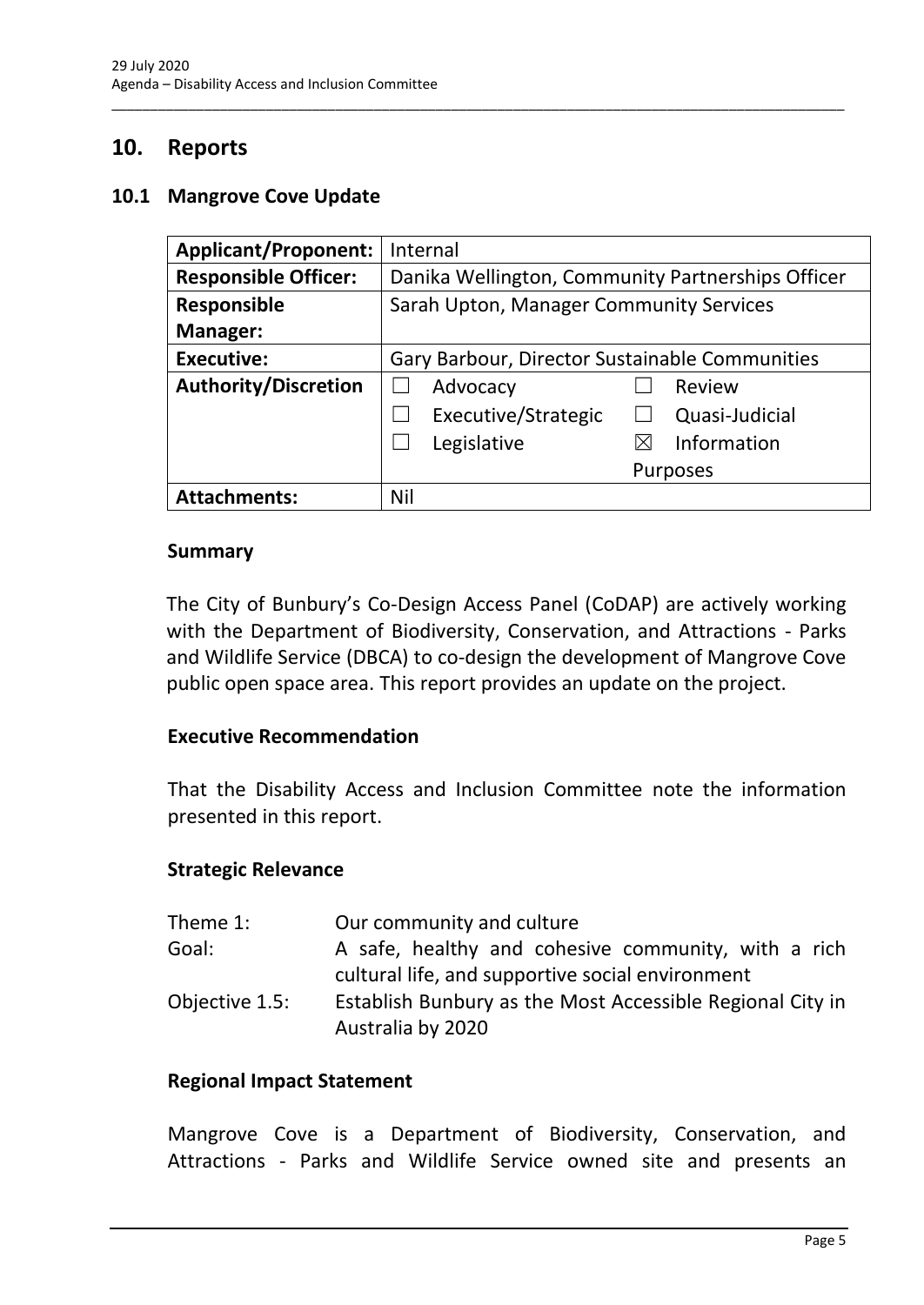opportunity to work alongside City facilities and infrastructure to create a connected, inclusive and inviting space for locals and tourists, particularly people living with a disability.

\_\_\_\_\_\_\_\_\_\_\_\_\_\_\_\_\_\_\_\_\_\_\_\_\_\_\_\_\_\_\_\_\_\_\_\_\_\_\_\_\_\_\_\_\_\_\_\_\_\_\_\_\_\_\_\_\_\_\_\_\_\_\_\_\_\_\_\_\_\_\_\_\_\_\_\_\_\_\_\_\_\_\_\_\_\_\_\_\_\_\_\_\_\_\_

## **Background**

The City of Bunbury's Co-Design Access Panel (CoDAP) are actively working with the Department of Biodiversity, Conservation, and Attractions - Parks and Wildlife Service (DBCA) to co-design the development of Mangrove Cove public open space area.

Involvement of the City's CoDAP in this co-design project was advocated by the Minister for Environment; Disability Services; Electoral Affairs Hon. Stephen Dawson MLC and the Department of Biodiversity, Conservation and Attractions (DBCA) to make the Mangrove Cove Lookout Tower universally accessible in 2019.

Initially the CoDAP were presented with two concept designs with full costings to make the existing Mangrove Cove Tower more accessible, however the CoDAP committee advised the DBCA that their preference was to further develop the public open space around the tower to ensure that it is accessible and user friendly.

The DBCA met with CoDAP on 25 June 2020 to present a concept design for feedback as works are due to commence in December 2020.

## **Council Policy Compliance**

The DAIC operates under the Council's Code of Conduct.

The City's DAIP commitments are outlined in the Access and Inclusion Council Policy.

## **Legislative Compliance**

*Disability Services Act 1993 (amended 2004) Local Government Act 1995*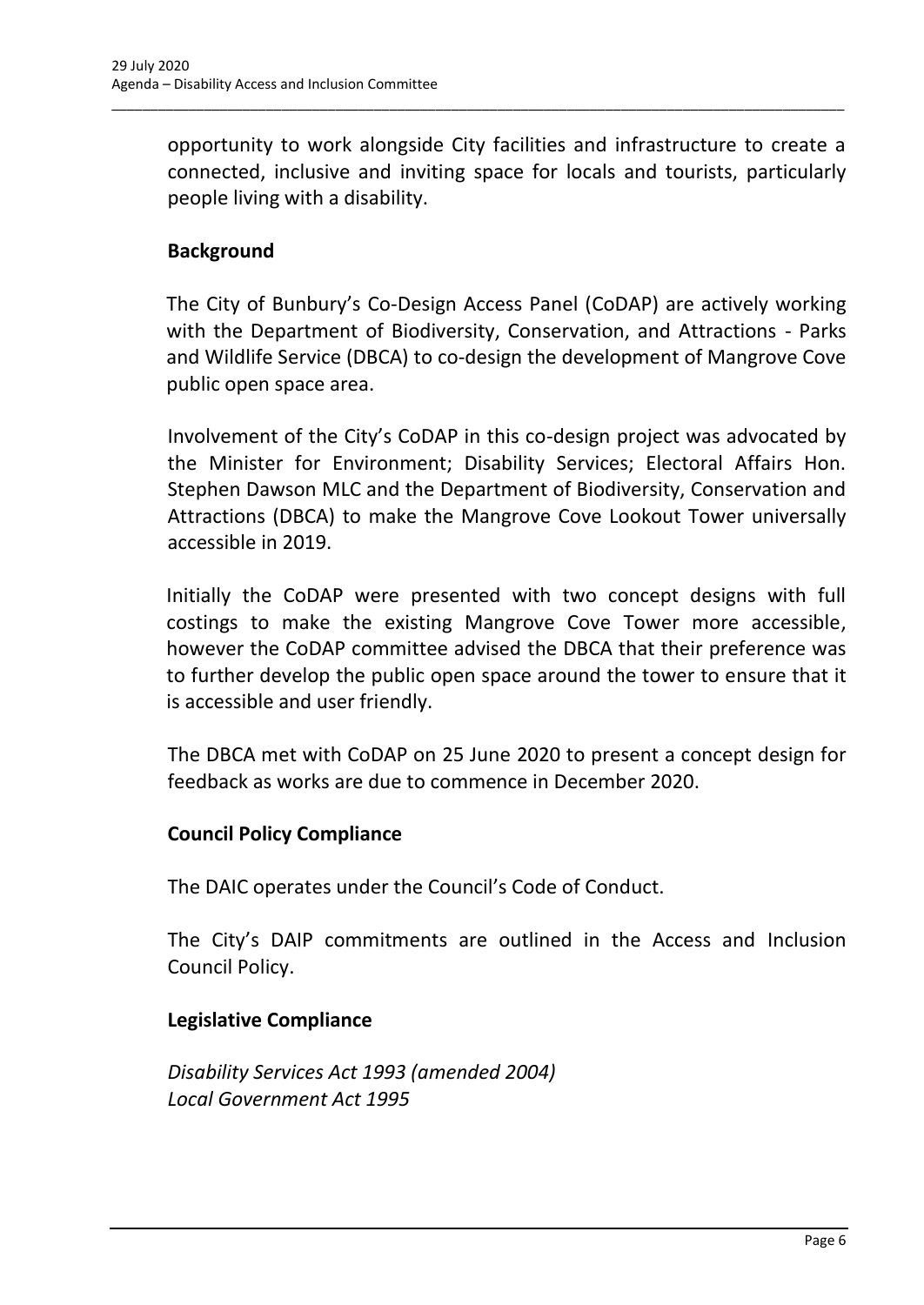## **Officer Comments**

Members of the CoDAP were very pleased with the designs presented and the high level of accessible play equipment and structures were welcomed. The connectivity and accessibility of the design from all angles was applauded with only minor suggestions around spacing in seating and some above standard suggestions for ramps.

\_\_\_\_\_\_\_\_\_\_\_\_\_\_\_\_\_\_\_\_\_\_\_\_\_\_\_\_\_\_\_\_\_\_\_\_\_\_\_\_\_\_\_\_\_\_\_\_\_\_\_\_\_\_\_\_\_\_\_\_\_\_\_\_\_\_\_\_\_\_\_\_\_\_\_\_\_\_\_\_\_\_\_\_\_\_\_\_\_\_\_\_\_\_\_

The plans that were presented to the CoDAP on 25 June 2020 did not include the Mangrove Cove boardwalk as the funding for this will come later. It was noted that the CoDAP will be engaged for this aspect of the project once a timeline is set.

The DBCA are now in Stage 2 development of Mangrove Cove with concepts co-designed with CoDAP including: universal access toilets near the existing education pavilion; seating area; a central universal elevated accessway that ends over mangroves; nature play equipment that hangs off and under the ramp; and a playground (proposed to have a mangrove theme). The DBCA have noted they are not wanting to duplicate facilities that already exist in Bunbury.

## **Analysis of Financial and Budget Implications**

There are no financial or budgetary implications impacting from the recommendations of this report.

## **Community Consultation**

Not applicable

## **Councillor/Officer Consultation**

Not applicable

## **Applicant Consultation**

Not applicable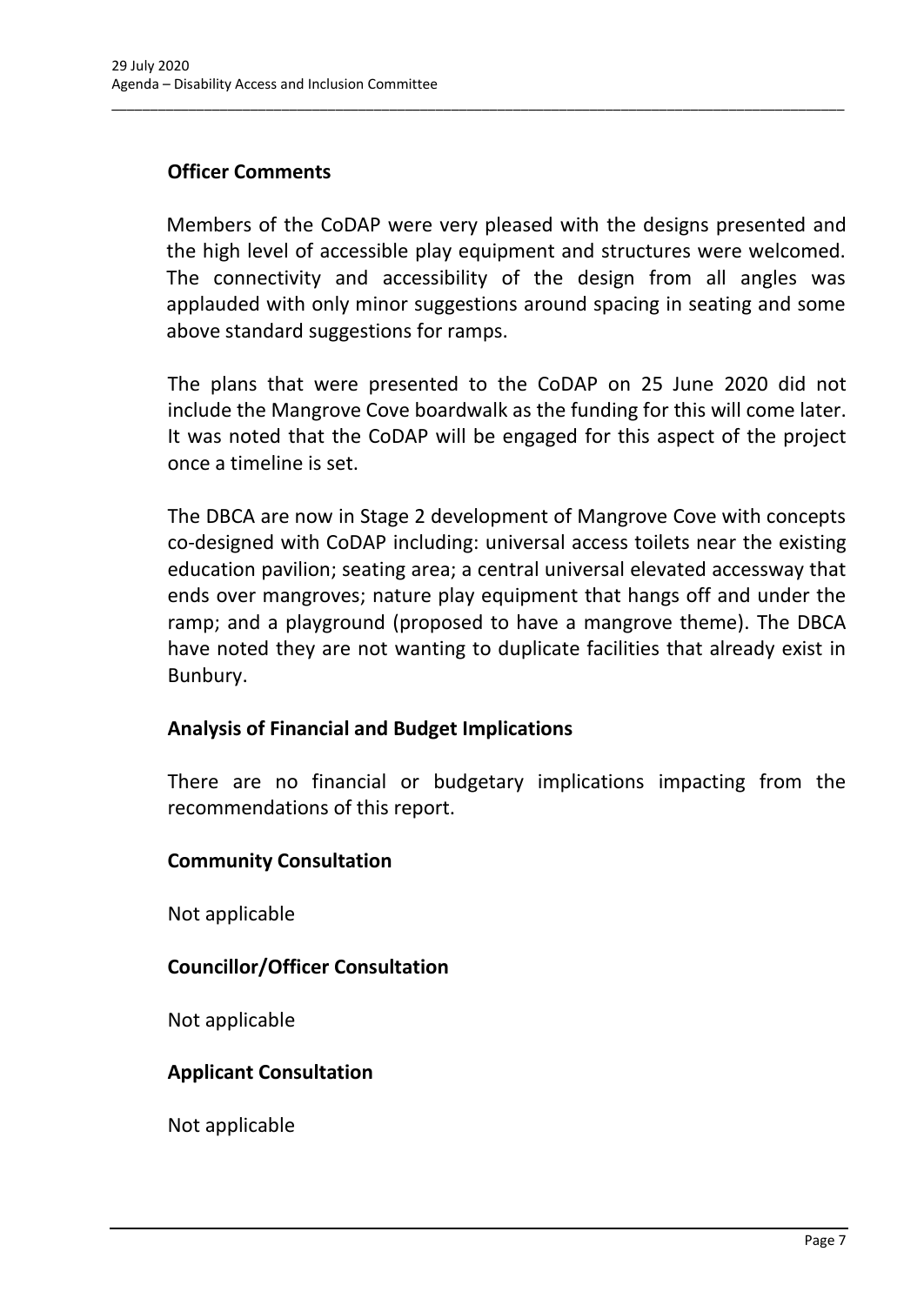## **Timeline: Council Decision Implementation**

\_\_\_\_\_\_\_\_\_\_\_\_\_\_\_\_\_\_\_\_\_\_\_\_\_\_\_\_\_\_\_\_\_\_\_\_\_\_\_\_\_\_\_\_\_\_\_\_\_\_\_\_\_\_\_\_\_\_\_\_\_\_\_\_\_\_\_\_\_\_\_\_\_\_\_\_\_\_\_\_\_\_\_\_\_\_\_\_\_\_\_\_\_\_\_

Not applicable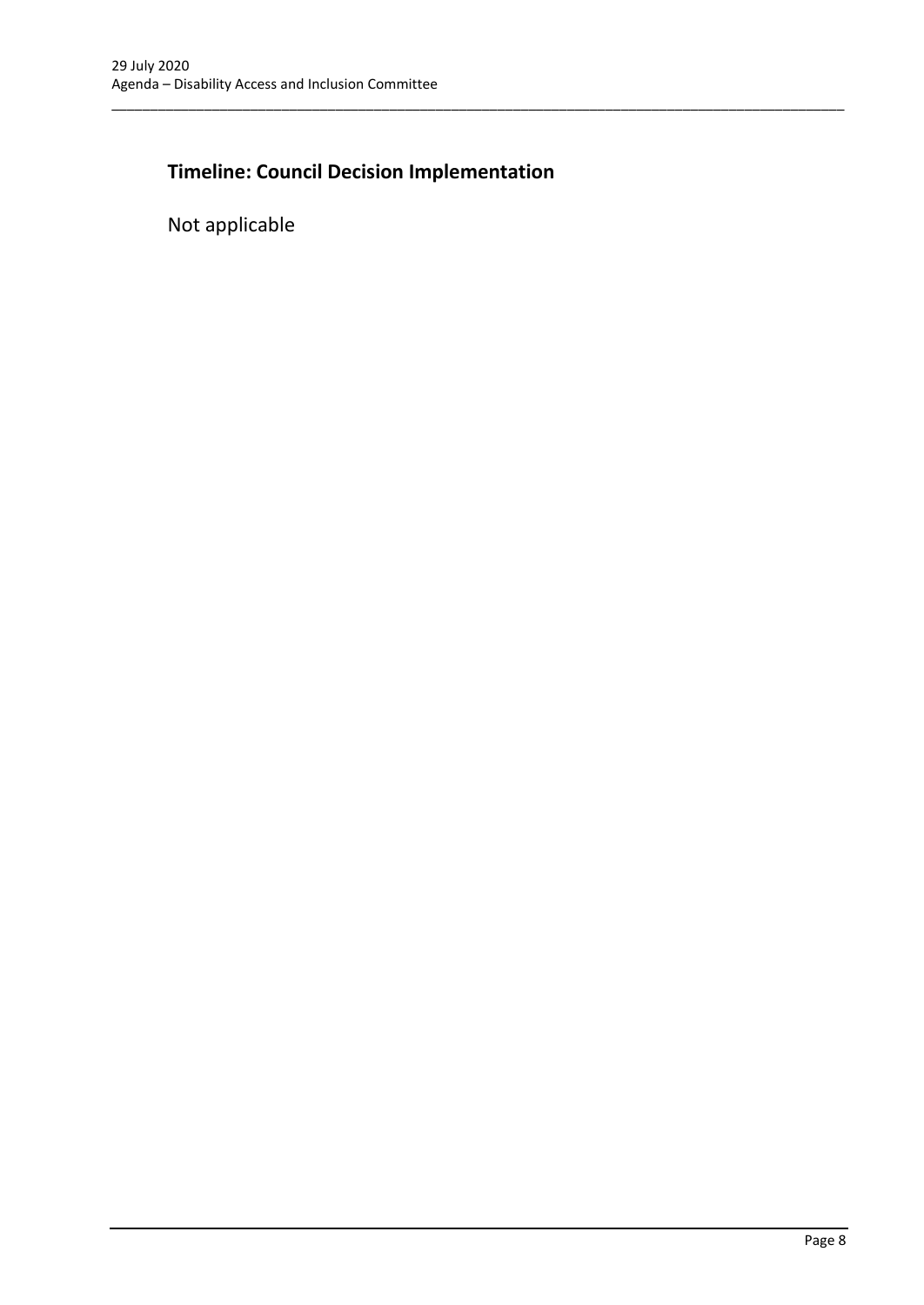## <span id="page-11-0"></span>**10.2 MARCIA Projects 2020/21**

| <b>Applicant/Proponent:</b> | Internal                                          |
|-----------------------------|---------------------------------------------------|
| <b>Responsible Officer:</b> | Danika Wellington, Community Partnerships Officer |
| <b>Responsible</b>          | Sarah Upton, Manager Community Services           |
| Manager:                    |                                                   |
| <b>Executive:</b>           | Gary Barbour, Director Sustainable Communities    |
| <b>Authority/Discretion</b> | Advocacy<br>Review                                |
|                             | Executive/Strategic<br>Quasi-Judicial             |
|                             | Information<br>Legislative<br>$\boxtimes$         |
|                             | <b>Purposes</b>                                   |
| <b>Attachments:</b>         | Appendix 1: MARCIA Priority Projects 2019/20      |

\_\_\_\_\_\_\_\_\_\_\_\_\_\_\_\_\_\_\_\_\_\_\_\_\_\_\_\_\_\_\_\_\_\_\_\_\_\_\_\_\_\_\_\_\_\_\_\_\_\_\_\_\_\_\_\_\_\_\_\_\_\_\_\_\_\_\_\_\_\_\_\_\_\_\_\_\_\_\_\_\_\_\_\_\_\_\_\_\_\_\_\_\_\_\_

#### **Summary**

The City has rolled over MARCIA funds from 2019/20 to the 2020/21 financial year to enable the delivery of the BRAG ablutions as the top priority project.

#### **Executive Recommendation**

That the Disability Access and Inclusion Committee note the information presented in this report.

#### **Strategic Relevance**

| Theme 1:       | Our community and culture                                                                               |
|----------------|---------------------------------------------------------------------------------------------------------|
| Goal:          | A safe, healthy and cohesive community, with a rich<br>cultural life, and supportive social environment |
| Objective 1.5: | Establish Bunbury as the Most Accessible Regional City in<br>Australia by 2020                          |

#### **Regional Impact Statement**

The MARCIA project and access audits provide guidance to the City in improving its key facilities and open spaces to ensure Bunbury is a welcoming, accessible and inclusive destination for visitors in the South West region.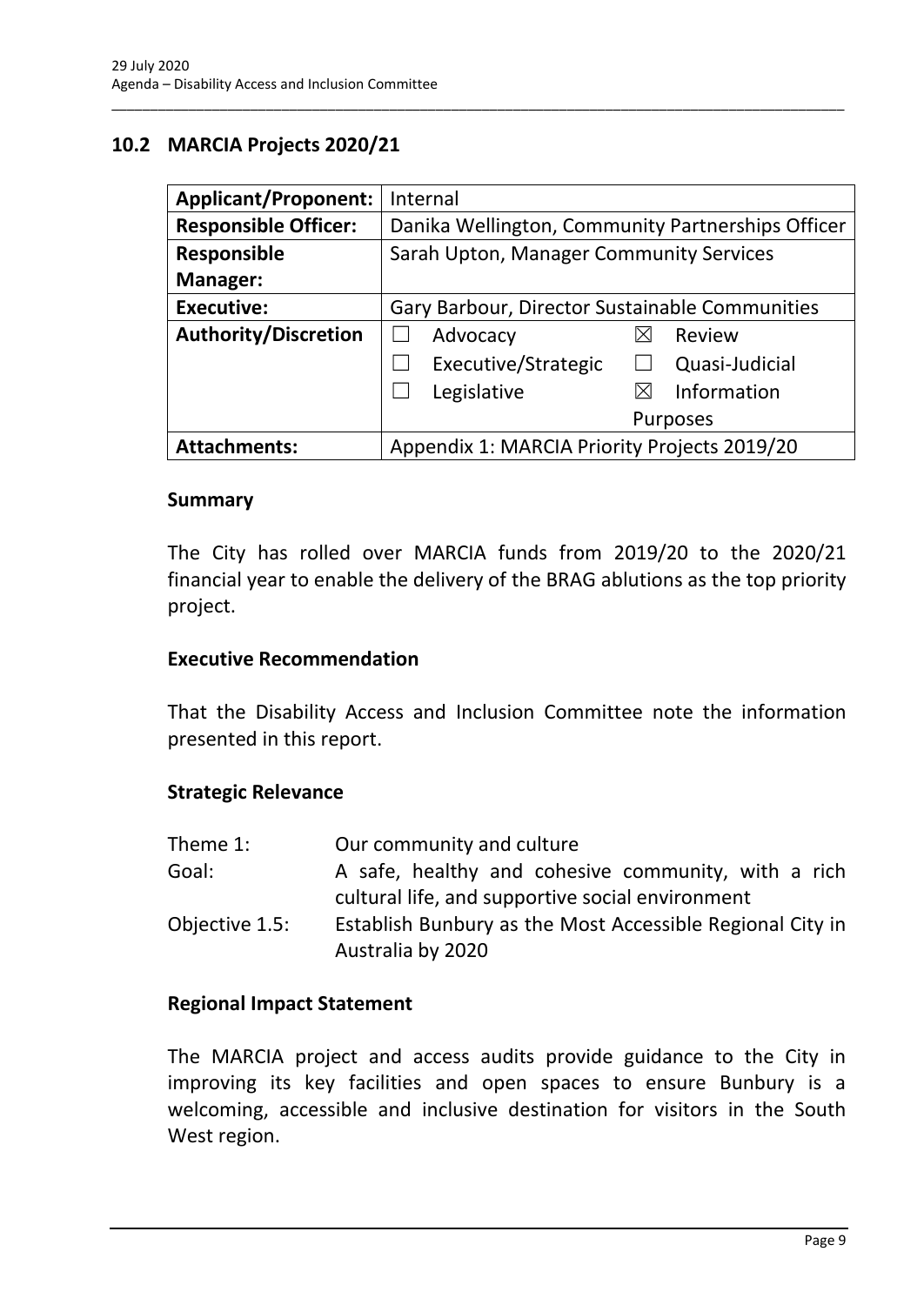## **Background**

The City annually undertakes access audits of its facilities and prepares a list of priority projects for improved accessibility and inclusion.

\_\_\_\_\_\_\_\_\_\_\_\_\_\_\_\_\_\_\_\_\_\_\_\_\_\_\_\_\_\_\_\_\_\_\_\_\_\_\_\_\_\_\_\_\_\_\_\_\_\_\_\_\_\_\_\_\_\_\_\_\_\_\_\_\_\_\_\_\_\_\_\_\_\_\_\_\_\_\_\_\_\_\_\_\_\_\_\_\_\_\_\_\_\_\_

The priority projects for 2019/20 (**attached** at Appendix 1) highlighted the top project as the BRAG unisex accessible toilet installation, as determined through the City's access audits and in consultation with the Disability Access and Inclusion Reference Group (DAIRG) in 2019.

The MARCIA funding allocation of \$100,000 (PR-4112) was allocated to this identified priority project however project costings were approximately \$200,000 which was double the funding allocation. To ensure the delivery of this priority project the 2019/20 funds were rolled over for the 2020/21 financial year as the cumulative sum would cover the costs of the BRAG ablution project.

#### **Council Policy Compliance**

The DAIC operates under the Council's Code of Conduct.

The City's DAIP commitments are outlined in the Access and Inclusion Council Policy.

## **Legislative Compliance**

*Disability Services Act 1993 (amended 2004) Local Government Act 1995*

## **Officer Comments**

The project is currently in progress with works commencing in 2019/20 and there is approximately \$185,000 remaining in the MARCIA budget for this financial year to be used on the BRAG Unisex Accessible Toilet Installation.

The second priority project was recently completed with improved accessibility to BRAG's building entry.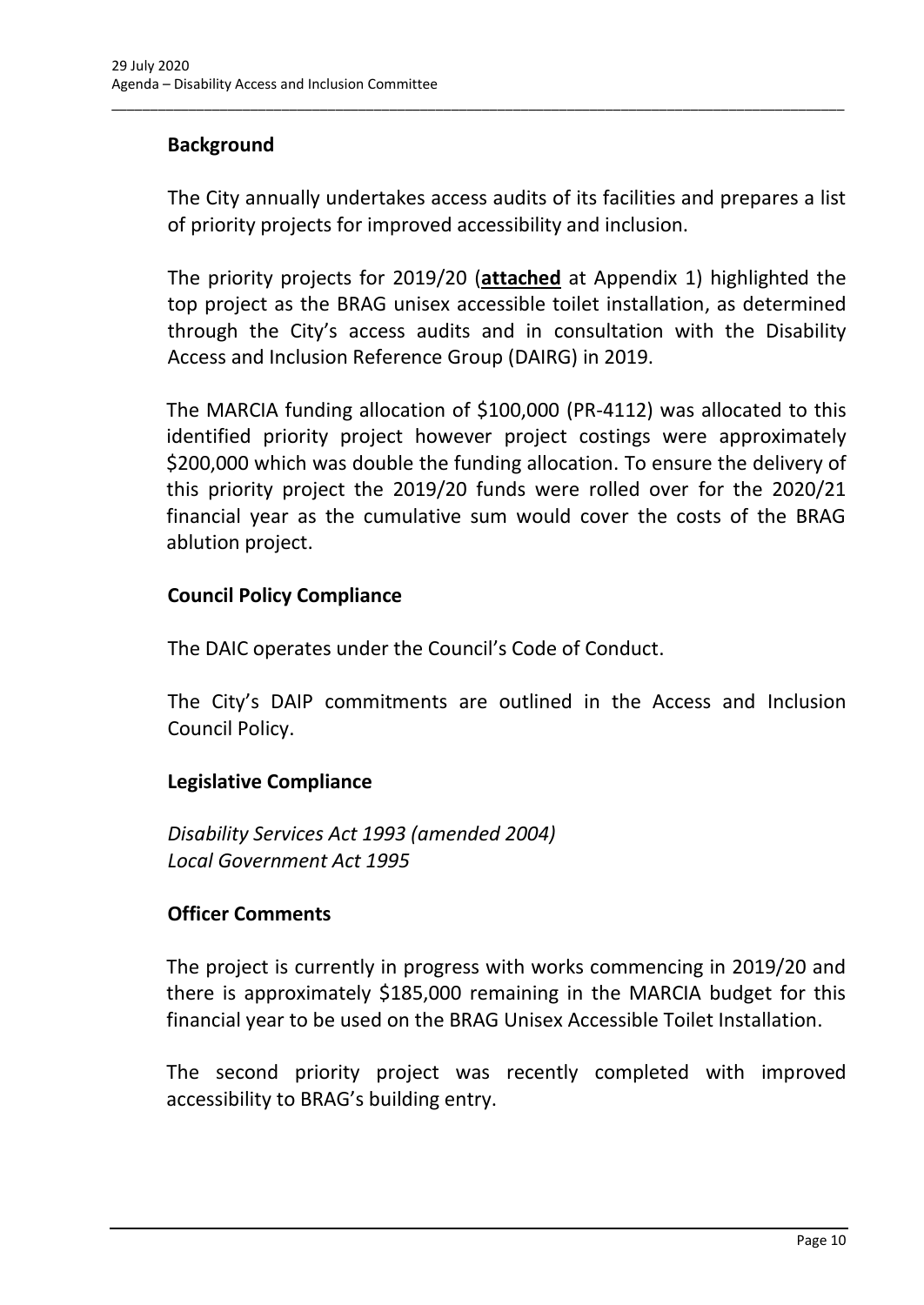## **Analysis of Financial and Budget Implications**

The \$100,000 MARCIA allocation in the City's budget (PR-4112) has been rolled over from 2019/20 to the 2020/21 financial year.

\_\_\_\_\_\_\_\_\_\_\_\_\_\_\_\_\_\_\_\_\_\_\_\_\_\_\_\_\_\_\_\_\_\_\_\_\_\_\_\_\_\_\_\_\_\_\_\_\_\_\_\_\_\_\_\_\_\_\_\_\_\_\_\_\_\_\_\_\_\_\_\_\_\_\_\_\_\_\_\_\_\_\_\_\_\_\_\_\_\_\_\_\_\_\_

## **Community Consultation**

Not applicable

## **Councillor/Officer Consultation**

Not applicable

#### **Applicant Consultation**

Not applicable

## **Timeline: Council Decision Implementation**

Not applicable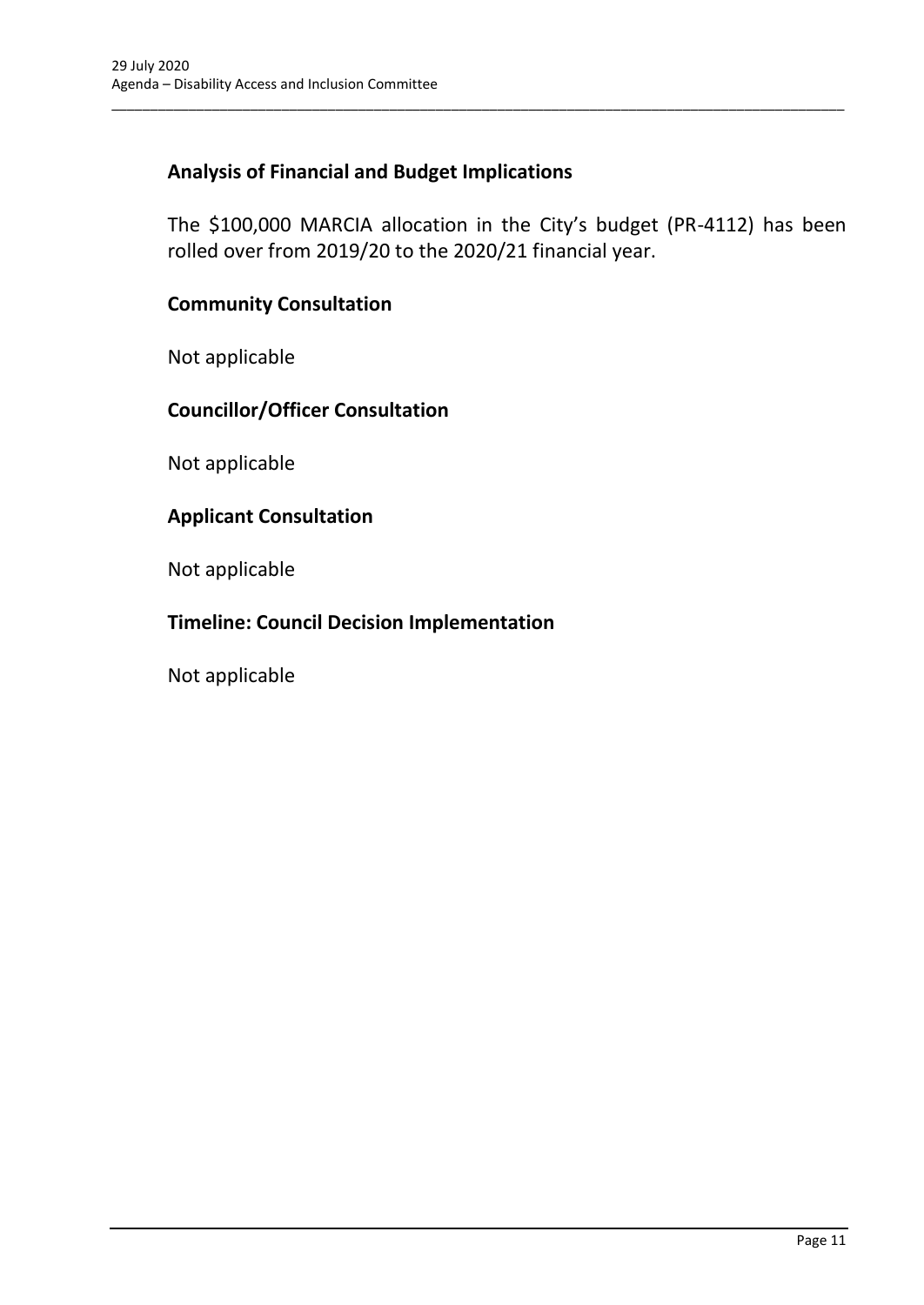## <span id="page-14-0"></span>**10.3 MACWA Awards Postponed**

| <b>Applicant/Proponent:</b> | Internal                                          |
|-----------------------------|---------------------------------------------------|
| <b>Responsible Officer:</b> | Danika Wellington, Community Partnerships Officer |
| <b>Responsible</b>          | Sarah Upton, Manager Community Services           |
| Manager:                    |                                                   |
| <b>Executive:</b>           | Gary Barbour, Director Sustainable Communities    |
| <b>Authority/Discretion</b> | Advocacy<br>Review                                |
|                             | Executive/Strategic<br>Quasi-Judicial             |
|                             | Information<br>Legislative<br>⋉                   |
|                             | <b>Purposes</b>                                   |
| <b>Attachments:</b>         | Nil                                               |

\_\_\_\_\_\_\_\_\_\_\_\_\_\_\_\_\_\_\_\_\_\_\_\_\_\_\_\_\_\_\_\_\_\_\_\_\_\_\_\_\_\_\_\_\_\_\_\_\_\_\_\_\_\_\_\_\_\_\_\_\_\_\_\_\_\_\_\_\_\_\_\_\_\_\_\_\_\_\_\_\_\_\_\_\_\_\_\_\_\_\_\_\_\_\_

#### **Summary**

The Most Accessible Community in Western Australia (MACWA) Awards have been deferred until 2021 and will be advertised as having a two-year nomination period (2019-2021).

#### **Executive Recommendation**

That the Disability Access and Inclusion Committee note the information presented in this report.

#### **Strategic Relevance**

| Theme 1:       | Our community and culture                                                                               |
|----------------|---------------------------------------------------------------------------------------------------------|
| Goal:          | A safe, healthy and cohesive community, with a rich<br>cultural life, and supportive social environment |
| Objective 1.5: | Establish Bunbury as the Most Accessible Regional City in<br>Australia by 2020                          |

#### **Regional Impact Statement**

The MACWA Awards offer an opportunity to be recognised across the state for achieving excellence in access and inclusion.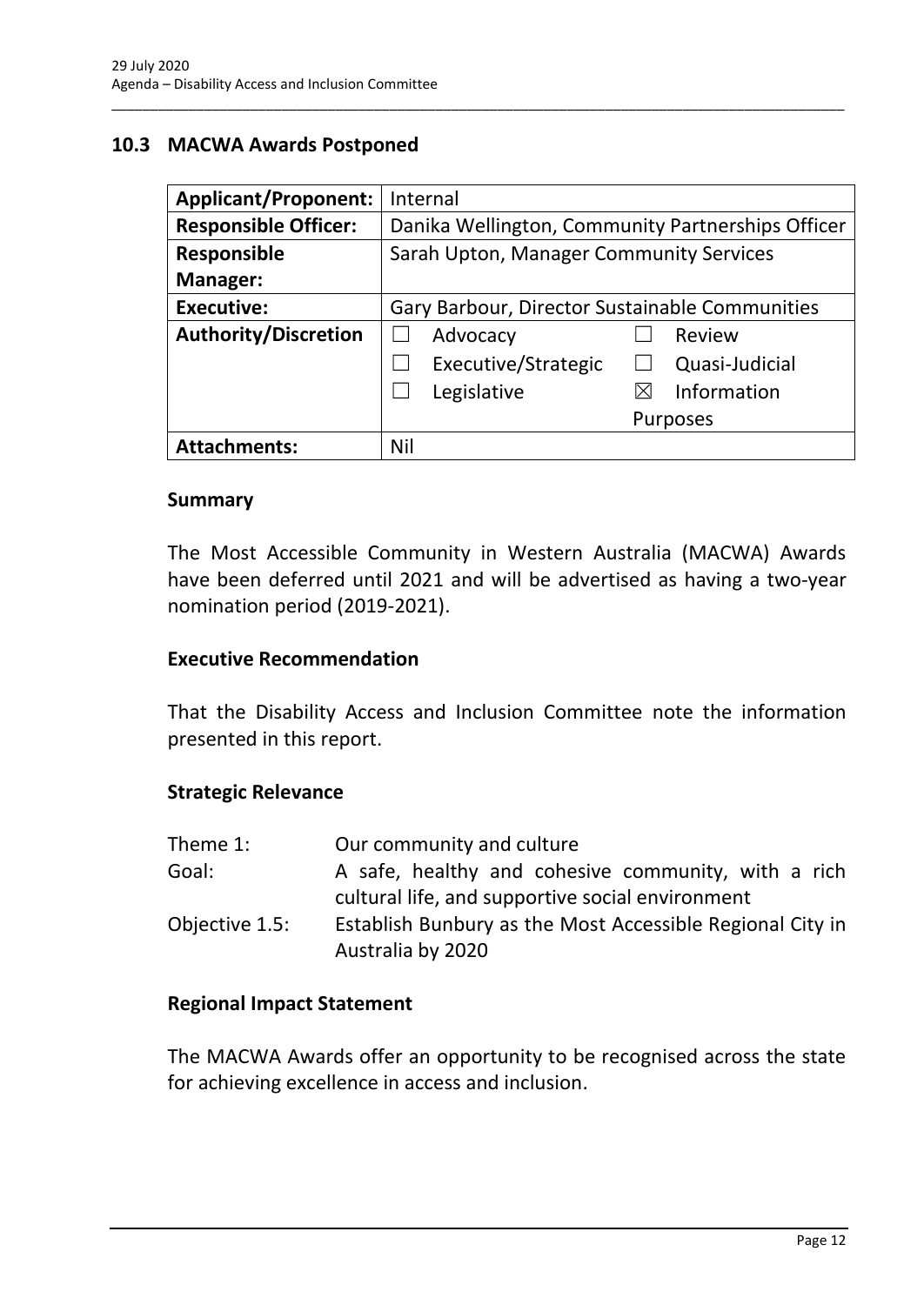## **Background**

The City of Bunbury worked in collaboration with the Regional Capitals Alliance WA to develop the Most Accessible Community in Western Australia (MACWA) Awards in 2018, which was inspired by the City's Most Accessible Regional City in Australia (MARCIA) initiative for the purpose of promoting MARCIA and improving access and inclusion across the state.

\_\_\_\_\_\_\_\_\_\_\_\_\_\_\_\_\_\_\_\_\_\_\_\_\_\_\_\_\_\_\_\_\_\_\_\_\_\_\_\_\_\_\_\_\_\_\_\_\_\_\_\_\_\_\_\_\_\_\_\_\_\_\_\_\_\_\_\_\_\_\_\_\_\_\_\_\_\_\_\_\_\_\_\_\_\_\_\_\_\_\_\_\_\_\_

The awards have been delivered over the last two years with the City entering on both occasions in the Regional City/Capital category.

The Regional Capitals Alliance WA resolved at their April 2020 meeting to defer the 2020 awards to 2021 and to include a two-year nomination of projects from 2019 to 2021. The Alliance's discussion around this decision was based on the recognition of the pressure currently placed on local governments due to the impact of COVID-19 and the belief that it would be inappropriate to impose additional workloads at this time.

## **Council Policy Compliance**

The DAIC operates under the Council's Code of Conduct.

The City's DAIP commitments are outlined in the Access and Inclusion Council Policy.

## **Legislative Compliance**

*Disability Services Act 1993 (amended 2004) Local Government Act 1995*

## **Officer Comments**

The MACWA Awards are an excellent opportunity for the City to showcase the developments and progression of access and inclusion. The City intends to make a submission in the 2021 awards.

The Regional Capitals Alliance WA noted that a feedback exercise was conducted at the completion of last year's Awards, resulting in the acknowledgement that the processes could be streamlined, and the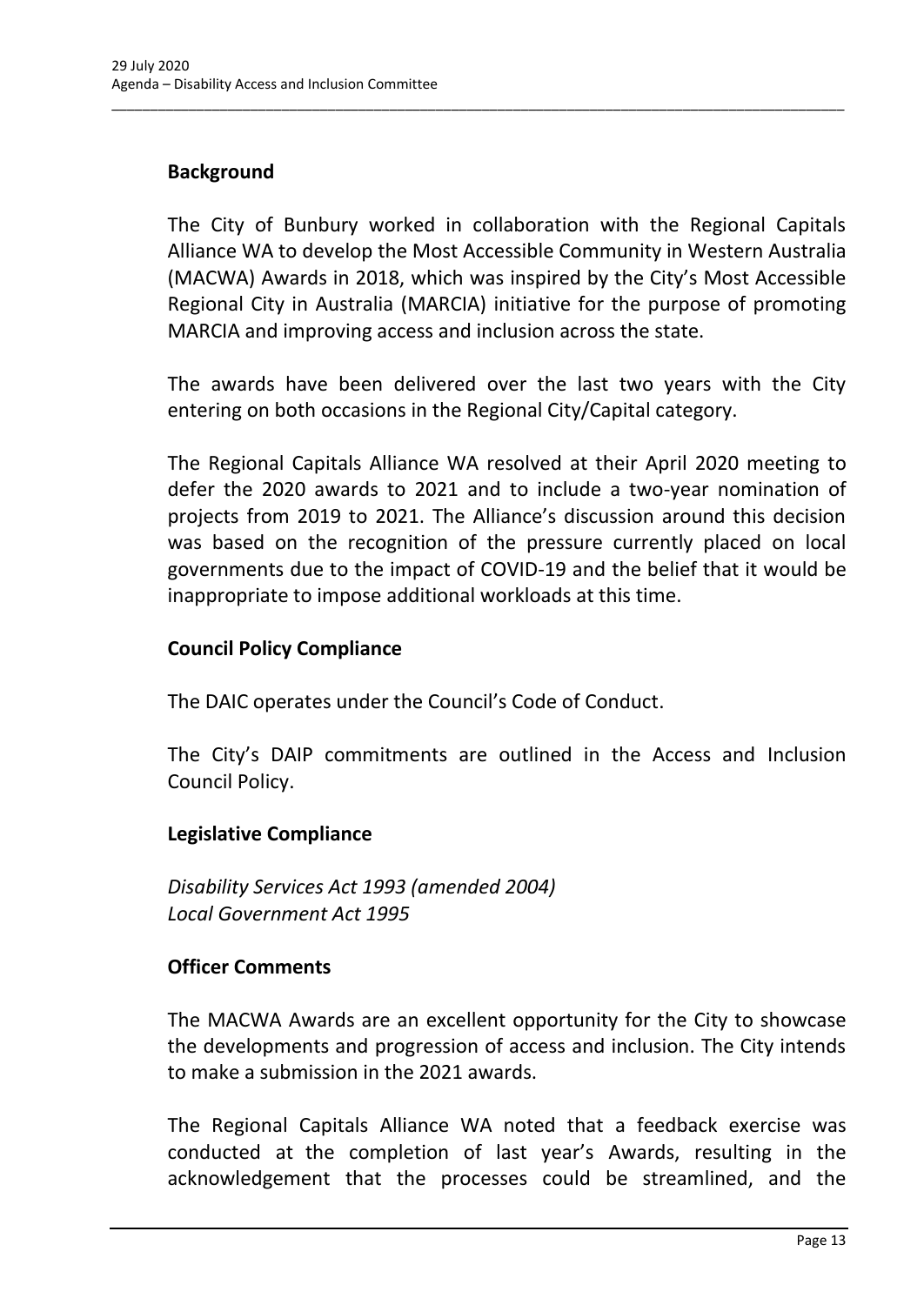categories changed so that local governments could enter one or more at their own discretion.

\_\_\_\_\_\_\_\_\_\_\_\_\_\_\_\_\_\_\_\_\_\_\_\_\_\_\_\_\_\_\_\_\_\_\_\_\_\_\_\_\_\_\_\_\_\_\_\_\_\_\_\_\_\_\_\_\_\_\_\_\_\_\_\_\_\_\_\_\_\_\_\_\_\_\_\_\_\_\_\_\_\_\_\_\_\_\_\_\_\_\_\_\_\_\_

## **Analysis of Financial and Budget Implications**

There are no financial or budgetary implications impacting from the recommendations of this report.

## **Community Consultation**

Not applicable

#### **Councillor/Officer Consultation**

Not applicable

#### **Applicant Consultation**

Not applicable

## **Timeline: Council Decision Implementation**

Not applicable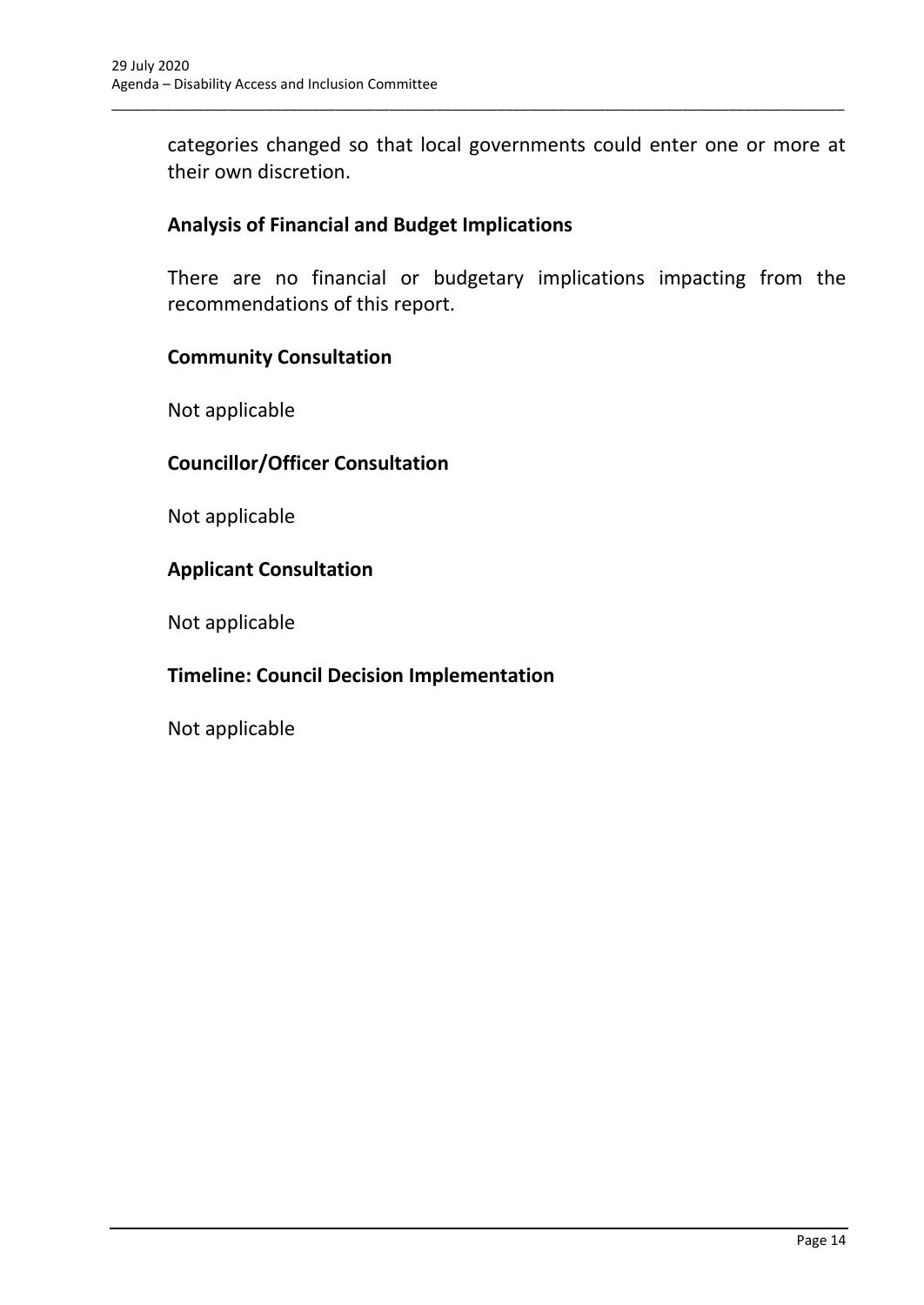## <span id="page-17-0"></span>**10.4 Service Provider Nominations**

| <b>Applicant/Proponent:</b> | Internal                                          |
|-----------------------------|---------------------------------------------------|
| <b>Responsible Officer:</b> | Danika Wellington, Community Partnerships Officer |
| <b>Responsible</b>          | Sarah Upton, Manager Community Services           |
| Manager:                    |                                                   |
| <b>Executive:</b>           | Gary Barbour, Director Sustainable Communities    |
| <b>Authority/Discretion</b> | Advocacy<br>Review                                |
|                             | Executive/Strategic<br>Quasi-Judicial             |
|                             | Information<br>Legislative<br>$\boxtimes$         |
|                             | <b>Purposes</b>                                   |
| <b>Attachments:</b>         | Nil                                               |

\_\_\_\_\_\_\_\_\_\_\_\_\_\_\_\_\_\_\_\_\_\_\_\_\_\_\_\_\_\_\_\_\_\_\_\_\_\_\_\_\_\_\_\_\_\_\_\_\_\_\_\_\_\_\_\_\_\_\_\_\_\_\_\_\_\_\_\_\_\_\_\_\_\_\_\_\_\_\_\_\_\_\_\_\_\_\_\_\_\_\_\_\_\_\_

#### **Summary**

One vacancy on the Disability Access and Inclusion Committee (DAIC) is now available and being advertised for a local service organisation to be a representative on the DAIC.

#### **Executive Recommendation**

That the Disability Access and Inclusion Committee note the information presented in this report.

#### **Strategic Relevance**

| Theme 1:       | Our community and culture                                                                               |
|----------------|---------------------------------------------------------------------------------------------------------|
| Goal:          | A safe, healthy and cohesive community, with a rich<br>cultural life, and supportive social environment |
| Objective 1.5: | Establish Bunbury as the Most Accessible Regional City in<br>Australia by 2020                          |

#### **Regional Impact Statement**

The Disability Access and Inclusion Committee provides opportunity for community members to contribute to decisions that benefit Bunbury, through input on the provision of accessible and inclusive facilities, open spaces, programs and services. This ensures that Bunbury is welcoming and inclusive for all who visit and live in the Bunbury Geographe region.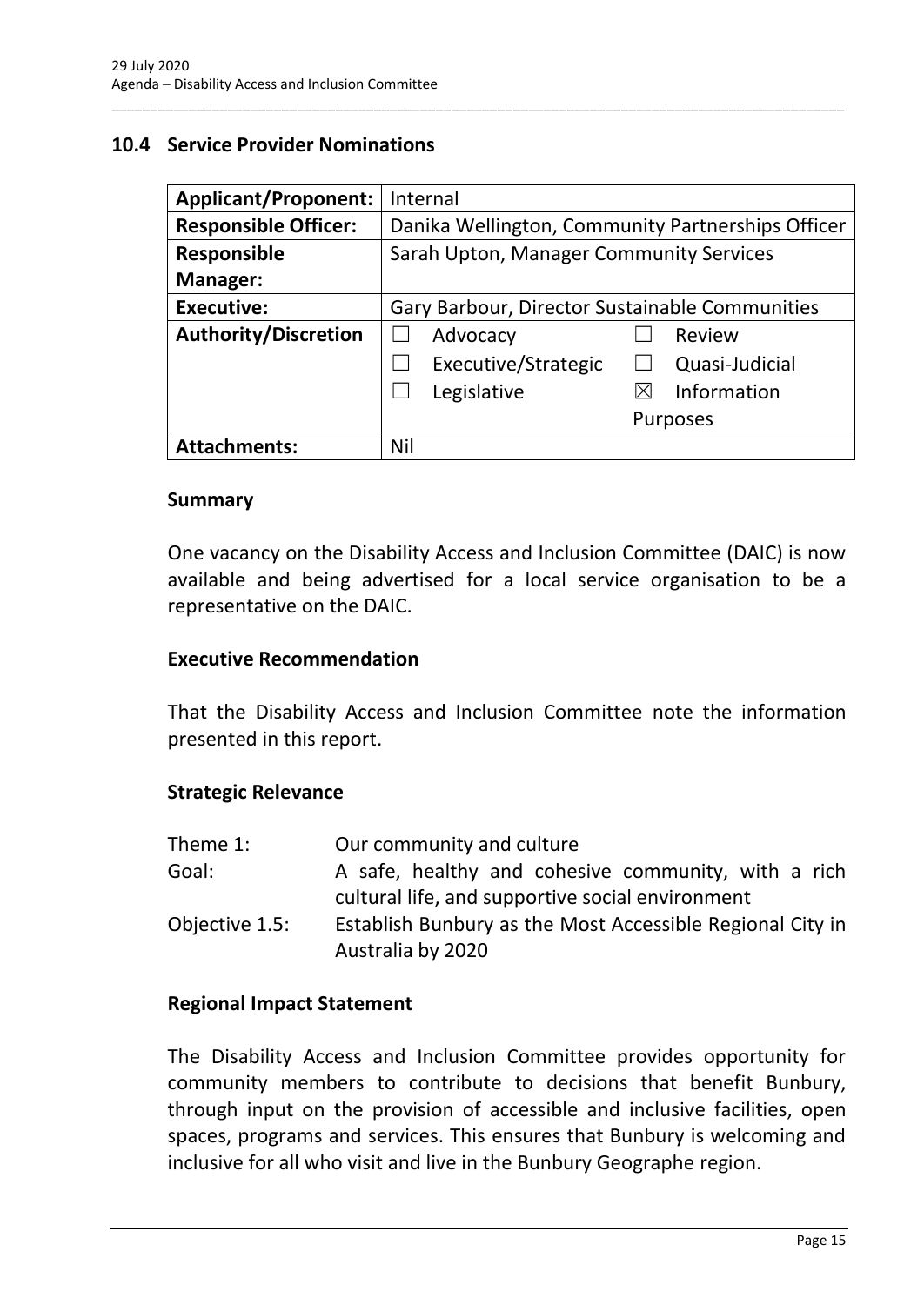## **Background**

At the Ordinary Council Meeting held 23 June 2020 Council endorsed new the Terms of Reference for the Disability Access and Inclusion Committee (Decision 126/20) as recommended by the Disability Access and Inclusion Committee at its Meeting held 27 May 2020. As part of this decision, it was agreed that the Committee Membership Composition be amended to include one service provider member and endorsed the advertising for a Service Provider voting position on the Disability Access and Inclusion Committee, the outcome of which is to be referred to Council.

\_\_\_\_\_\_\_\_\_\_\_\_\_\_\_\_\_\_\_\_\_\_\_\_\_\_\_\_\_\_\_\_\_\_\_\_\_\_\_\_\_\_\_\_\_\_\_\_\_\_\_\_\_\_\_\_\_\_\_\_\_\_\_\_\_\_\_\_\_\_\_\_\_\_\_\_\_\_\_\_\_\_\_\_\_\_\_\_\_\_\_\_\_\_\_

Nominations for the service provider are opened for organisations working in the disability, access and inclusion industry on Monday 27 July 2020 to with nominations closing on Wednesday 26 August 2020.

#### **Council Policy Compliance**

The DAIC operates under the Council's Code of Conduct.

The City's DAIP commitments are outlined in the Access and Inclusion Council Policy.

## **Legislative Compliance**

*Disability Services Act 1993 (amended 2004) Local Government Act 1995*

#### **Officer Comments**

All submissions must be made online via the City's online platform, SmartyGrants:<https://bunbury.smartygrants.com.au/DAIC2020>

The assessment criteria includes:

- Background, experience and qualifications
- Organisation's main function of disability, access and inclusion
- Important issues impacting access and inclusion
- Teamwork experience and consideration of people with varying needs
- Previous involvement in community activities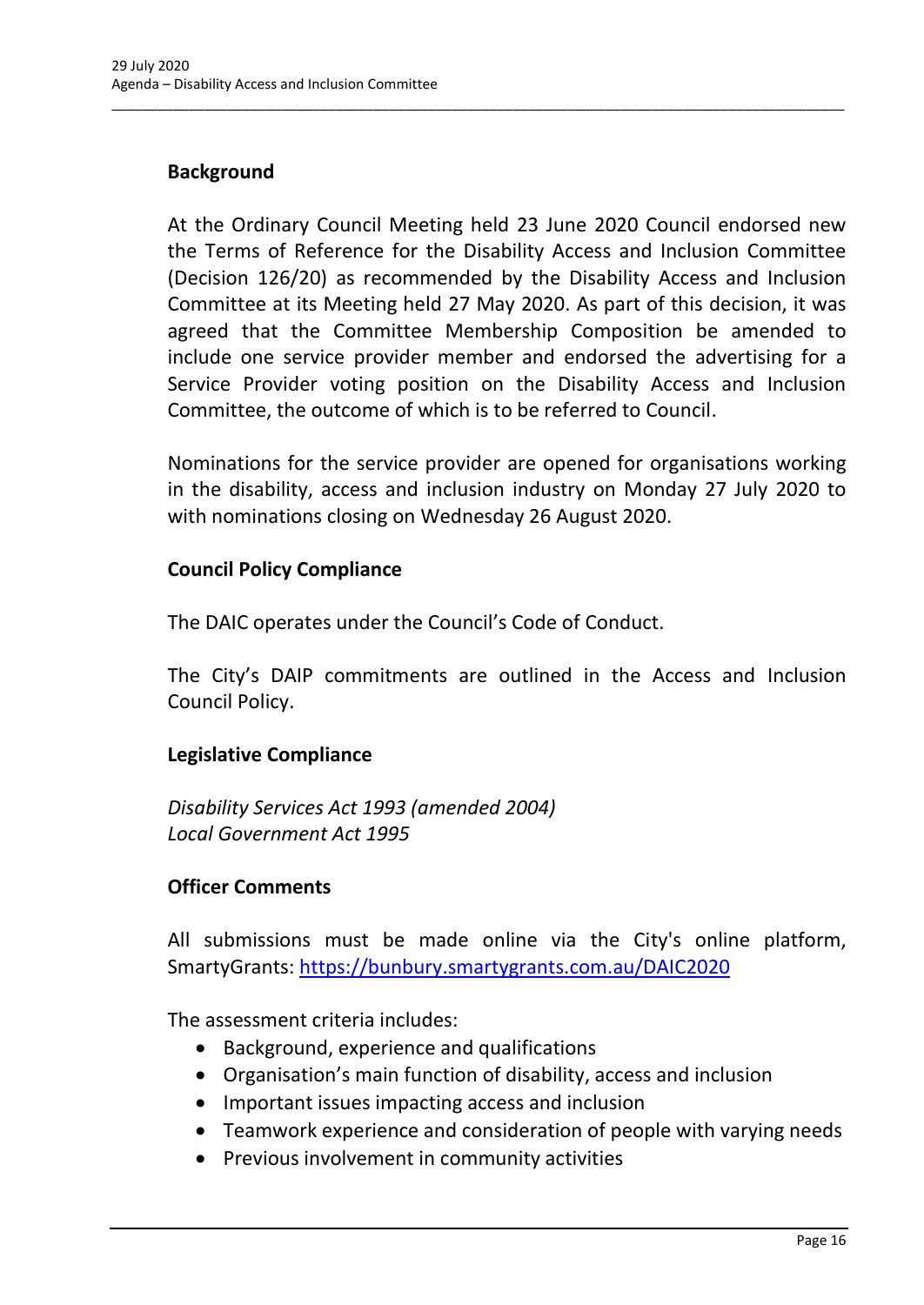• Previous membership in community organisations/committees

\_\_\_\_\_\_\_\_\_\_\_\_\_\_\_\_\_\_\_\_\_\_\_\_\_\_\_\_\_\_\_\_\_\_\_\_\_\_\_\_\_\_\_\_\_\_\_\_\_\_\_\_\_\_\_\_\_\_\_\_\_\_\_\_\_\_\_\_\_\_\_\_\_\_\_\_\_\_\_\_\_\_\_\_\_\_\_\_\_\_\_\_\_\_\_

## **Analysis of Financial and Budget Implications**

There are no financial or budgetary implications impacting from the recommendations of this report.

## **Community Consultation**

Not applicable

## **Councillor/Officer Consultation**

Not applicable

#### **Applicant Consultation**

Not applicable

#### **Timeline: Council Decision Implementation**

The recommended service provider will be presented to Council for endorsement on 29 September 2020.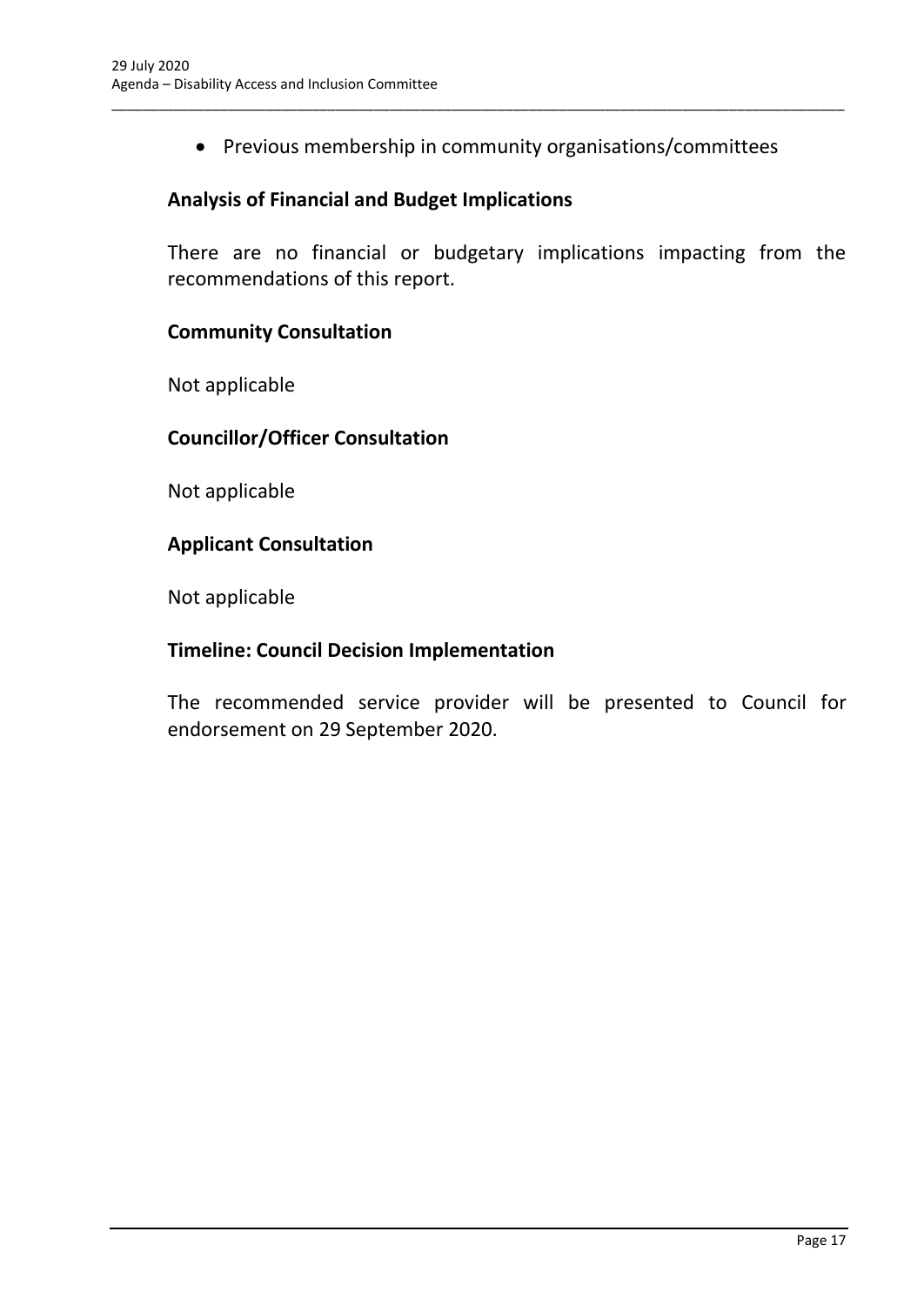## <span id="page-20-0"></span>**11. Applications for Leave of Absence**

Nil

## <span id="page-20-1"></span>**12. Questions from Members**

#### <span id="page-20-2"></span>**12.1 Response to Previous Questions from Members taken on Notice**

\_\_\_\_\_\_\_\_\_\_\_\_\_\_\_\_\_\_\_\_\_\_\_\_\_\_\_\_\_\_\_\_\_\_\_\_\_\_\_\_\_\_\_\_\_\_\_\_\_\_\_\_\_\_\_\_\_\_\_\_\_\_\_\_\_\_\_\_\_\_\_\_\_\_\_\_\_\_\_\_\_\_\_\_\_\_\_\_\_\_\_\_\_\_\_

#### **Cr Turner had requested the MARCIA Priority Projects**

The priority list determined for the 2019/20 financial year is **attached** at Appendix 1.

Due to a higher cost than anticipated for the BRAG Unisex Accessible Toilet Installation, with the quote returning at approximately \$200,000, at the February Budget Review Council endorsed carrying over the 2019/20 funds to 2020/21 to bring the total funds available to \$200,000 in order to cover the costs of this project.

This project is in progress with works having commenced in 2019/20. There is approximately \$185,000 remaining in the MARCIA budget for this financial year to be used on the BRAG Unisex Accessible Toilet Installation (PR-4112).

## <span id="page-20-3"></span>**12.2 Questions from Members**

No questions had been received at the time of printing.

## <span id="page-20-4"></span>**13. Urgent Business**

Nil